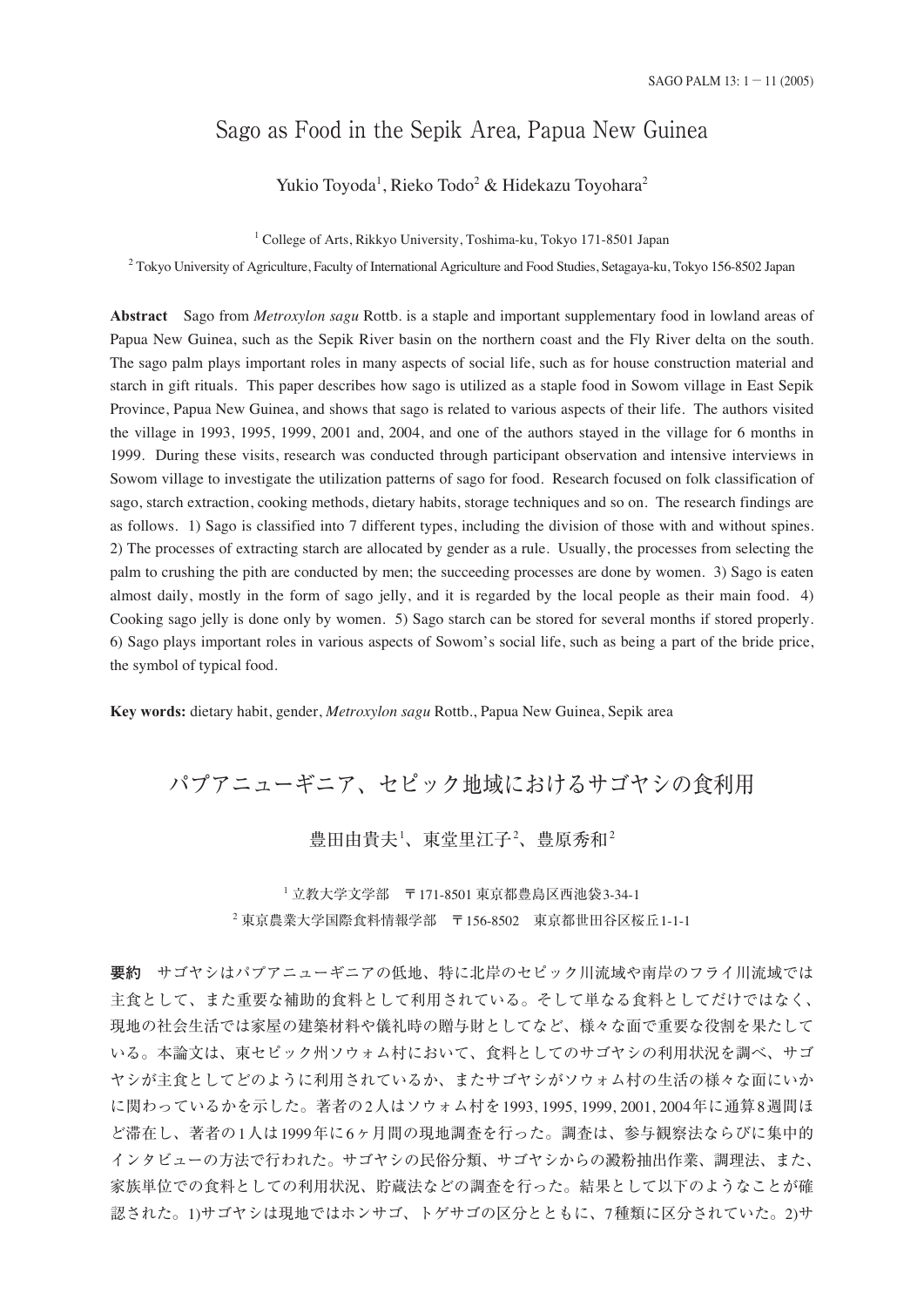ゴヤシから澱粉を抽出する作業においては、原則として各作業は性別による分担が決まっている。通 常、幹の選定から髄の粉砕までを男性が、その後の貯蔵までの作業を女性が担当する。3)サゴヤシは ほとんど毎日サゴゼリー(サゴ団子)として食され、サゴゼリーは現地住民に主食として認識されて いる。4)サゴゼリーの料理は、女性のみが行う。5)サゴ澱粉は適切に処理されれば、数ヶ月間、貯蔵 が可能である。6)サゴヤシは婚資の一部として、あるいは典型的な食料のシンボルとしてなど、ソウ ォムの生活の様々な面で重要な役割を果たしている。

**キーワード** サゴヤシ、ジェンダー、食利用、セピック地域、パプアニューギニア

#### **Study Site**

The study site is Sowom1) village in East Sepik Province, Papua New Guinea, which is located at approximately at 3˚22' south latitude and 143˚07' east longitude (Fig. 1). The village is located on the coast, 60 km west of Wewak, the capital of the Province. The average temperature of Wewak is 27℃, and the annual rainfall in Sowom averages 2,200 mm (McAlpine et al. 1983).



**Fig. 1** Map of Sowom village, Papua New Guinea

A Sowom village is inhabited by Arapesh language speakers, who have lived in the village for many generations, and those who migrated to the village from Sandaun Province and the Highlands area. The village consists of 8 hamlets (Table 1). Ples is the largest hamlet, and is considered to be the oldest site of the

**Table 1** Hamlets in Sowom village

| Name of hamlets | No. of households           | Location     |
|-----------------|-----------------------------|--------------|
| Ples            | 43                          | coast        |
| Asoro           | 3                           | level ground |
| <b>Boishul</b>  | 8                           | level ground |
| Kaorum          | 6                           | level ground |
| Kundium         | $\mathcal{D}_{\mathcal{L}}$ | level ground |
| Ex-service      | $\Omega$                    | hilly ground |
| Arohimi         | *<br>20                     | hilly ground |
| Umamum          | 宋<br>30                     | hilly ground |

\*Villagers' estimates.

village. Ples means 'village' in Tok Pisin (Melanesian Pidgin), which is the lingua franca in this area; the fact that it means 'village' indicates that Ples is considered to be the main component of Sowom. Some people moved out from Ples and built new settlements in the late 1990s; these new hamlets are Kaomun and Kundium. People moved to these sites for easier access to fresh water and to their garden plots. Some people in Kaomun and Kundium maintain close contact with Ples, and have a house in Ples in addition to their main houses in their own hamlet. The other hamlets, such as Asoro, Buishul, Arohimi, and Umamum, were formed by migrants to Sowom from other areas. For example, Asoro was formed by individuals from Mt. Hagen (Western Highlands Province), and Buishul by people from Sandaun Province. Arohimi was established by those who formerly used to live in inland areas, and some of them built a new village, Umamuma. A plot of land was purchased by the government and a house has been built at a location for the police to do occasional patrol. It is called Ex-service, and nobody lives there permanently. Research for this article was conducted mainly in Ples and Kaomun, which are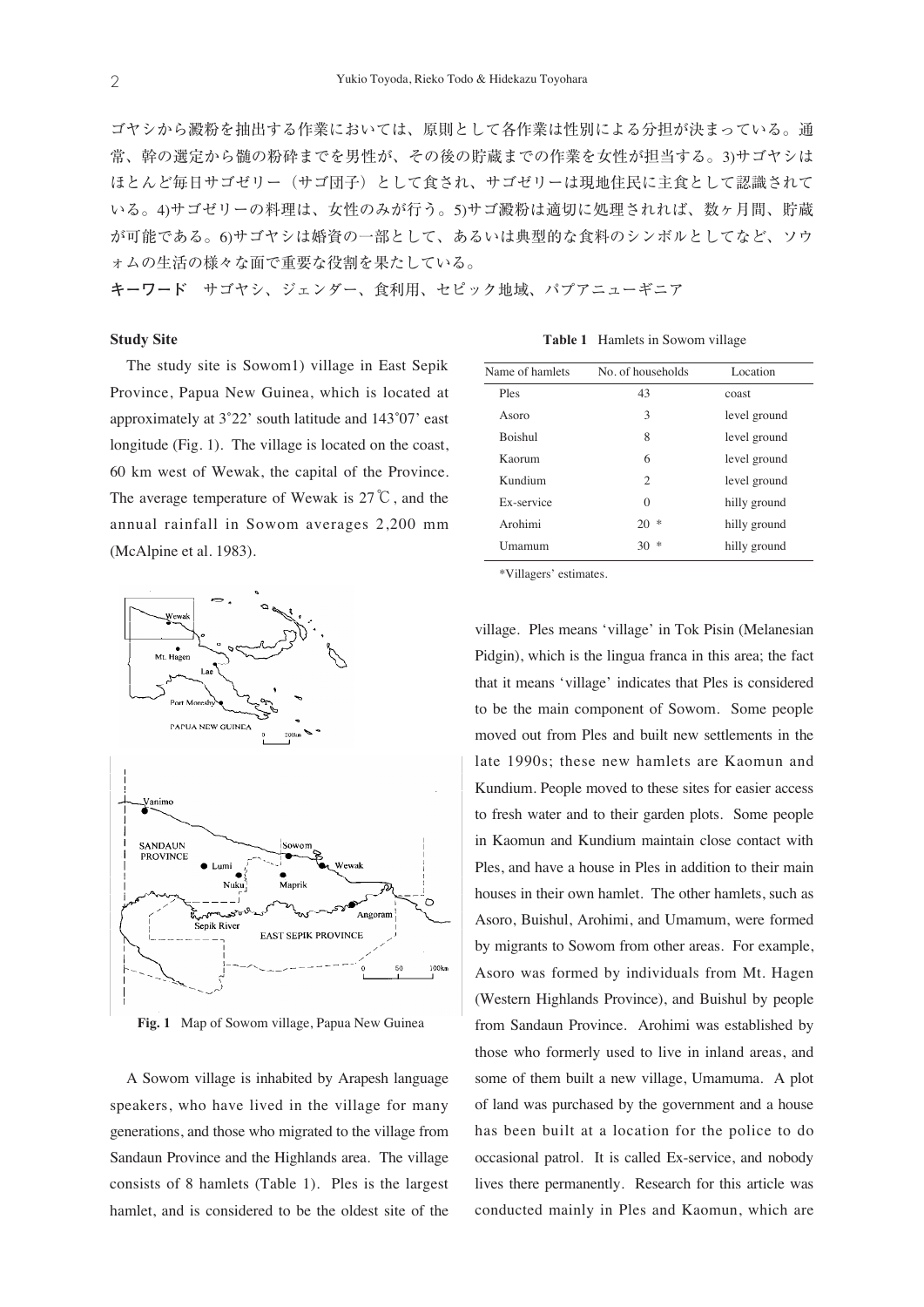considered to be inhabited mostly by those who originally founded Sowom.

Those who originated from Sowom speak the Mountain Arapesh language, which belongs to Arapesh Family of Kombio Stock, Torricelli Phylum, non-Austronesian languages. The number of the speakers of Mountain Arapesh is around 13,000 (Wurm 1982), including some 50 other villages such as But, Dagua and Kairiru (Laycock, 1973: 14).

The main source of food in Sowom is starch extracted from the sago palm. In addition to producing sago starch, villagers grow vegetables in gardens. The main crops are sweet potato (*Ipomoea batatas*), taro (*Colocasia esculenta*), yam (*Dioscorea spp.*), cassava (*Manihot esculentus*), banana (*Musa spp.*), pitpit (*Saccarum edule*), pawpaw (*Carica papaya*), sugarcane (*Saccharum officinarum*), maize (*Zea mays*), cucumber (*Cucumis sativus*), and pumpkin (*Cucurbita pepo*), and so on. Since the village is located on the coast, the villagers also catch fish for their meals.

## **Research Method**

Research was conducted mainly from 1999 to 2004. One of the authors, Todo, stayed in the village for 6 months from May to October in 1999, and lived with a family in Sowom. Toyoda and Toyohara visited the village in 1993, 1995, 1999, 2001, and 2004 spending a total of about 8 weeks in the village. While staying in the village, observations, measurements, interviews and questionnaires were conducted, using Tok Pisin.

The vernacular language is seldom spoken among

the younger people, and they are unfamiliar with the vernacular classification of plants and plant parts. The interviews and questionnaires were, therefore, mostly conducted with elderly people in the village.

## **Results and Discussion**

## **1. Taxonomy of the sago palm in Sowom**

In general, the sago palm can be classified popularly into 2 types; those that have spines, and those without spines. The Sowom classify the sago palm into 7 types (Table 2). Sago is generally called *saksak* in Tok Pisin, and it is called *lohu* in their vernacular language. The spiny type is classified into 5 types, and spineless into 2. These types are distinguished on the basis of height, trunk thickness, petiole color, pith characteristics (wet or dry) and so on.

Some people state that the quantity produced and taste of the starch varies according to the type of sago palm. For example, it is said that sago from palms with spines is better tasting than from palms without spines. But most people do not find any difference between the two types. This is related to linguistic situation that most of them speak Tok Pisin and they do not know their vernacular language very well.

## **2. Sago palm parts in Sowom**

Each part of the sago palm has a vernacular name (Fig. 2). This is partly because almost all parts of the palm are utilized in daily life. The leaves are used for thatching, petioles for making walls, and thin ones as fishing rods. Petioles also are often used to make various kinds of containers, such as storage baskets for sago starch.

|                     | local nameshing      | meanings in vernacular language           |
|---------------------|----------------------|-------------------------------------------|
| sago with thorns    | $(shingas)$ *        | sago with thorns                          |
|                     | marum (marupos)      | growing high and large                    |
| sago without thorns | manyenik (masusiu)   | trunk is white, pith contains much water  |
|                     | alkatowin (alkatois) | trunk is tall, pith contains little water |
|                     | alios (aliopos)      |                                           |
|                     | urubon (urubob)      | trunk is hard                             |
|                     | murap (muras)        | pith is hard                              |

**Table 2.** Kinds of Sago Palm in Sowom

\*Names in parenthesis indicate plural forms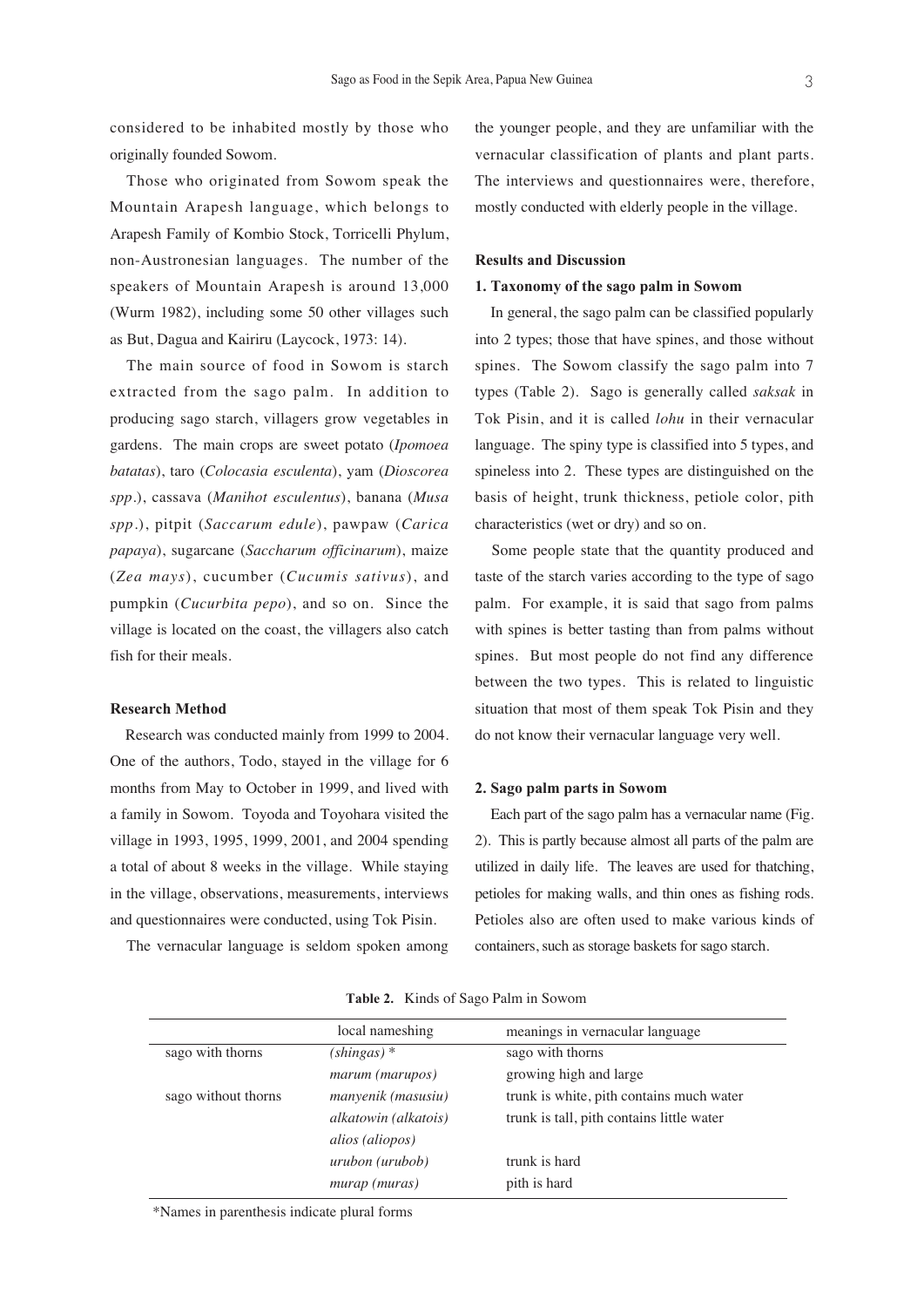

**Fig. 2** Vernacular terms for sago parts in Sowom

Most young people do not know these traditional names for the kinds and parts of sago palm in their vernacular language, since they are loosing their vernacular language, as Tok Pisin is becoming more popular as their common language. Also, young people are unfamiliar with the kinds and parts of sago palm because they do not do agricultural work as frequently as before, since they leave the village to attend school when they are young or are often stay away from the village and have little opportunity to work in village food production.

## **3. Land tenure and sago use**

Sowom village is surrounded by swamp, and numerous sago palms are easily found within a 10 minutes' walk from the village. In these swampy areas, sago grows wild, but the people also cultivate some sago palms by transplanting suckers. They also try to take manage sago-growing areas by cutting back treetops and weeds. But in most cases, they do not look after the palms after they are transplanted. The palms that they utilize for extracting starch are mostly wild ones.

The people claim ownership of each palm that grows on their land and maintain them for their descendants by assuring they grow well. The land is often not owned individually but communally among relatives, and as a result, the palms are also claimed by relatives, usually by several adult males. The land is usually claimed only by men, but when a husband dies, a part of the land is transferred to the widow. Even in the case when the children are adults, the widow can claim ownership of a part of the land.

When sago starch is extracted, villagers mostly exploit their own sago palms, or those of their relatives. If a palm is owned communally, permission must be obtained from the relatives before it can be exploited. If they cannot find mature palms on their own land, or if the palms are located too far away, they may ask unrelated people for suitable palms. This kind of request is usually granted, since reciprocity is expected in their daily lives.

The extraction process is usually done by household, not by a nuclear family but by an extended family. When starch is extracted by a couple, men usually crush the pith and women leach the starch. When someone joins in the work, he/she can claim a portion of the starch even if the palm does not belong to him/her, if he/she is one of the relatives of the owner.

#### **4. Sago Starch extraction processes**

In Sowom, sago is extracted mostly for subsistence, and the techniques and implements used to extract the starch sago are similar to those reported in general for the tropics (Ruddle et al. 1978: 11-24, Flach 1997: 28-30).

## **1) Finding a suitable palm**

When the people in Sowom plan to extract sago starch, they first try to find a suitable palm just before flowering, since they know that the palm will die soon thereafter. They sometimes cut into the trunk to check if it has sufficient starch. Because starch extraction needs large quantities of water, it is necessary for a water source to be located near the palm. If the palm is far from a water source, people sometimes dig a hole of about 3 to 5 meters deep, and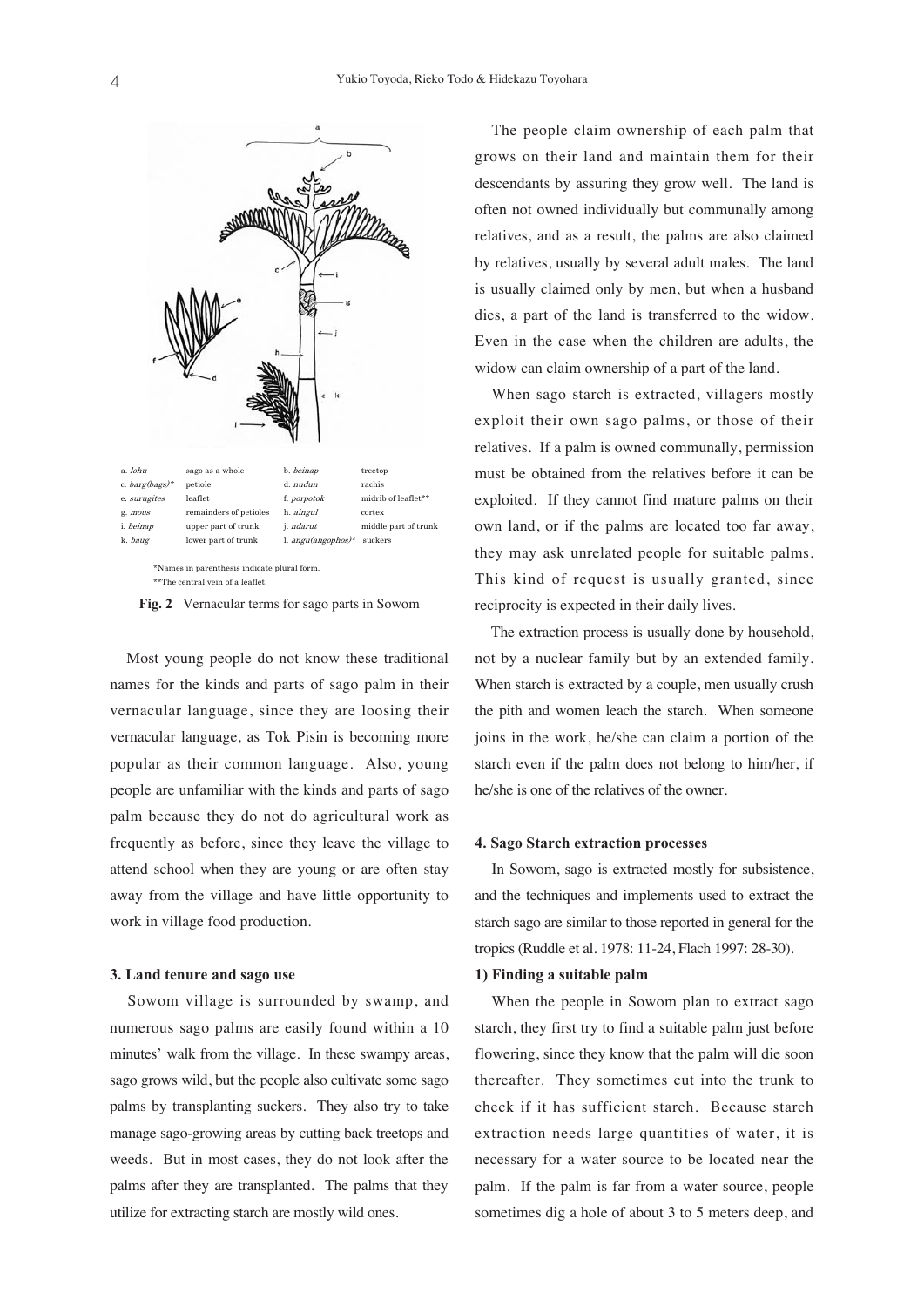about 3 to 4 meters in diameter, to capture and store rainwater. But when they use this small pool method, the amount of water is quite often insufficient for extracting starch, and therefore a river or stream location is preferred.

#### **2) Clearing the tree base and trunk**

After choosing a palm, the weeds on the ground surrounding the palm are cut and cleared by using bush knives. Epiphytes and weeds on the trunk are also cleared. An area large enough for the succeeding processes must be created by clearing the undergrowth surrounding the palm, including space in the direction of the trunk felling.

## **3) Felling the tree**

First, the base of the trunk is cut away with bush knives on the side of the felling direction to make it easier to cut down the trunk with an axe. In the felling process, deep cuts are made into half of the trunk from one side, and then cut from the opposite side. The trunk will fall in the direction down of the side of the first cutting. Since the sago trunk is soft as compared with the other palms, it is rather easy to fell the tree; the work takes 10 to 15 minutes.

## **4) Crushing the pith**

After felling a tree, the cortex of a section of trunk appropriate for a day's crushing is stripped away. Crushing is done using a special stand for extraction. When one stand is used for crushing, around 2 meters of skin of the trunk are peeled away. Crushing is usually done with a sago chopper having an iron tip. The Arapesh vernacular name for the chopper is *gun* (Fig. 3). The color of the pith is first pinkish white,



**Fig. 3** Sago chopper (*gun*)

becoming light brown as time passes. The people attempt to crush the pith into small pieces, saying that the amount of the starch produced in the subsequent process depends on the smallness of the pith. Crushed pith is called abek in the vernacular language and pith not sufficiently crushed is referred to as *bawas*. The fact that poorly crushed pith is referred to differently indicates that the people recognize the importance of crushing the pith into small pieces.

## **5) Carrying pith to the extraction stand**

The extraction stand is set up where ample water is accessible (Fig. 4). Crushed pith is carried to the extraction stand, which is set up in advance. The people formerly used coconut coir fiber as a sieve, but nowadays they use rice bags of woven plastic for the filtering (Fig. 5).



**Fig. 4** Stand for sago extraction



**Fig. 5** Extraction sheet made of plastic sheet for rice bag

#### **6) Leaching sago pith**

This process involves taking a lump of crushed pith and placing it on the filter, saturating it with water, and then kneading it. The water with sago starch in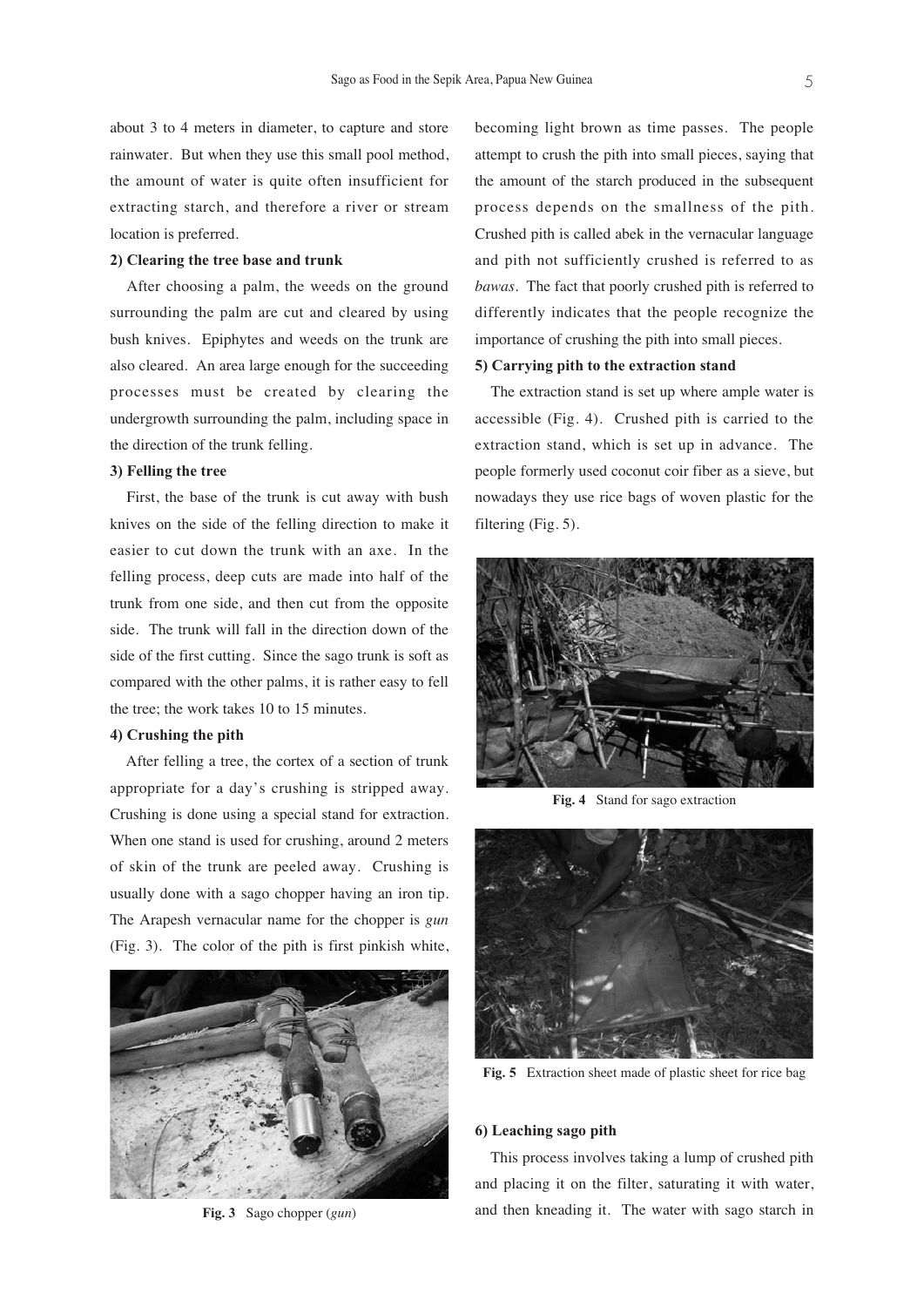suspension, passes through the filter, and is collected in a vessel made of palm petioles. This process is repeated 5 to 7 times, until the liquid that passes through the filter becomes transparent. Then, the next lump of pith is placed on the filter.

## **7) Taking out starch**

The water with starch is stored in vessel, and the starch is collected by sedimentation. The starch gradually settles to the bottom after the water is left for 15 to 20 minutes. When the water becomes transparent, the water over the starch is poured off, and starch is left. The color of the liquid is usually light red, and the color of the starch is pinkish white when the water is transparent. The color of the starch depends on the condition of the water they used for extraction. The water is taken from rivers or small ponds. When the water is cloudy, the starch and the liquid becomes light brown.

## **8) Carrying starch to their home**

The starch is usually put in a rice bag, and is carried to the family home. This is mostly done by women.

## **9) Storage**

The starch is put into a basket made of petioles and leaves of sago palms and stored in a wet condition (Fig. 6). A little water is regularly added to the starch, once or twice a week, to keep it moist. It is said to be possible to preserve sago without spoiling for 5 to 6 months, if kept well.



**Fig. 6** Storage instrument for sago starch

#### **5. Division of labor by gender**

The process of extracting sago starch is mostly done by a couple, a man and a woman. It is often reported in the literature that the process of sago extraction is allocated by gender. Usually the earlier part of the process is carried out by men, and the latter by women (Tuzin 1976: 16-17, Bateson, 1958: 36- 37), although the Abelam women do both (Kaberry, 1940/41, 347). In the case of Sowom, the processes from selecting the palm to crushing the pith are conducted by men, and the following processes from leaching pith to storage are done by women. Therefore, when they extract sago starch, men leave home earlier than women, usually 7 to 9 a.m. without taking breakfast, and begin crushing pith without a woman's help. Women, after preparing breakfast for men, leave home later with their husband's breakfast, and then carry out the process of leaching pith. After men finish crushing the pith, they return alone to their village without waiting for their partners.

It is said that the division of labor by gender used to be strictly observed by the people. But nowadays, among the younger couples, men sometimes help women with their work. For example, men sometimes help women to carry sago starch back home. However, they try not to do that in the presence of others. Even if men carry sago starch for women, they will stop carrying just before they arrive at the village, and hand it to women lest others see them. Also in the case of leaching pith, men sometimes help women when they are alone, but men never do that if someone else is present. This is probably because there is strong tradition of male dominance in Sowom village, as in other areas in Papua New Guinea. It is believed that men are superior to women and that the division of labor by gender should be strictly observed and men should not do women's work.

The idea of men's superiority to women is also seen in the process of the work of extraction of sago starch. This depends on the men's mood. Since the work of sago leaching has to be done after the work of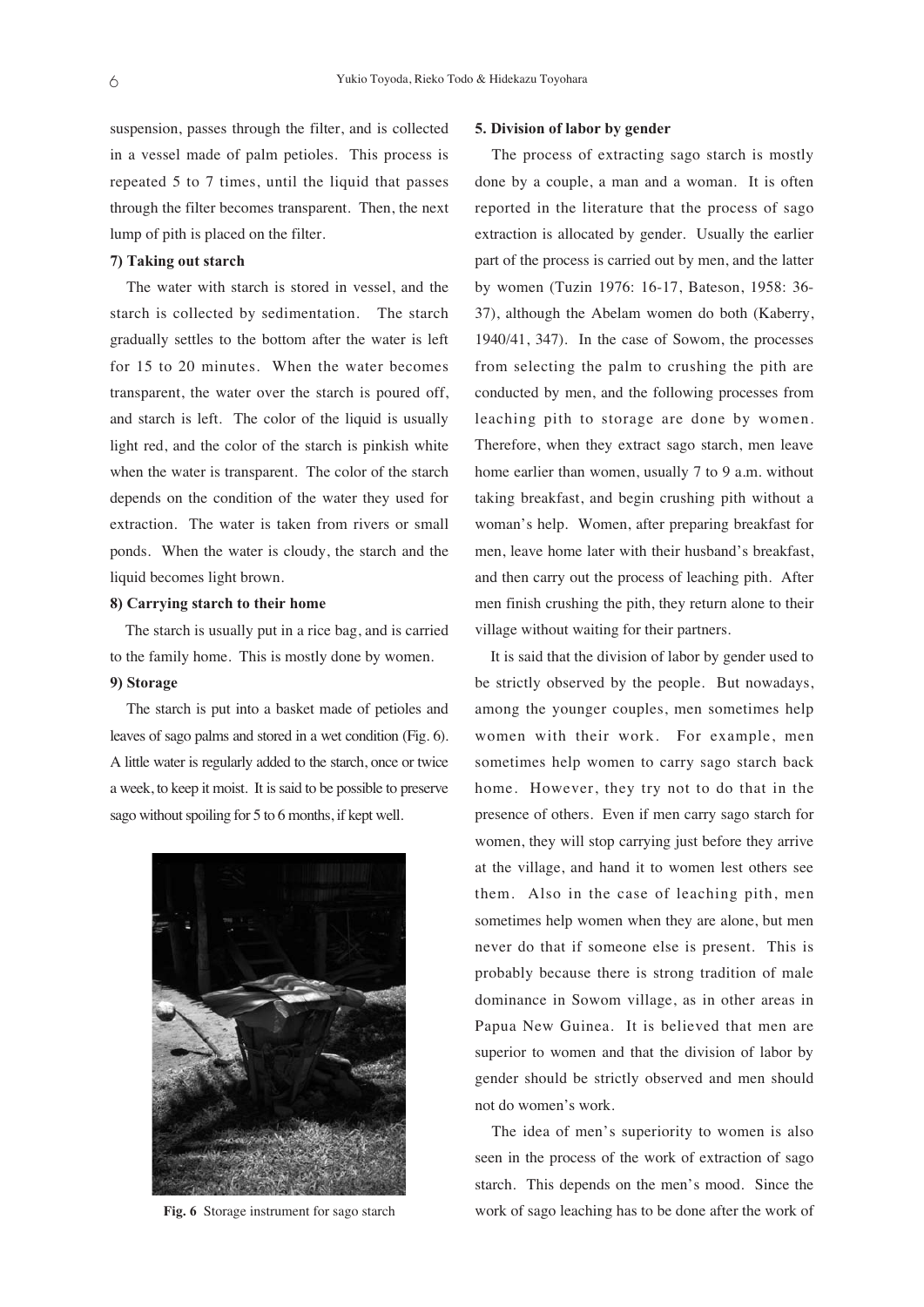crushing pith, women cannot get sago starch if men do not crush the pith. When the man is not in the mood to work, the work will not be done. If a woman is asked when they will next leach sago, she usually answers 'it depends on him'.

## **6. Working period**

The extraction work is done from morning to evening. Since it is not possible to work after the sunset, and the starch might be spoiled if the work is stopped halfway and the starch is left on the spot, the work has to be finished before dark. As a consequence, the work is begun in the early morning.

The average length of trunk for extracting starch is around 10 meters. Since a log portion for each day's crushing is around 2 meters long, it is supposed to take about 5 days to finish the work of 1 trunk of sago palm. But that does not mean that the work of extracting sago starch is done over 5 consecutive days. Since extracting starch is hard work, they often take a rest. Work is also stopped when there is heavy rain. The water becomes muddy during heavy rain, and they cannot get clean water for leaching sago.

As in the other parts of Papua New Guinea, most people in Sowom are Christians, and therefore, they do not work on Sundays. In addition to that, Mondays are considered to be the days for communal work in Sowom, and they clean school facilities and roads, tombs, and help in large scale work, such as bringing down logs for new houses, and so on. Furthermore, they are often asked to help others in their work, for example in harvesting cash crops such as cacao, coconuts and so on.

As a consequence of these, it usually takes around 2 weeks to finish the work of extracting sago starch from 1 trunk. They do this work once every 2 to 3 months. For their family subsistence use, harvesting sago every 2 to 3 months gives more than they need, but because of sago used for rituals and funerals, they need to harvest that frequently. When they have rituals and/or funerals, they invite people from outside the village. A large quantity of sago is consumed in a

short period. If the sago is consumed only by family members, they do not need to work as frequently.

#### **7. Secondary food products**

Besides sago starch, the people in Sowom gather sago grubs and mushrooms as by-products of sago harvesting.

## **1) Sago grub**

Sago beetles (*Rhynchophorus ferrugineus*) and their grubs are collected for food from the pith of sago palm. Beetles and grubs are eaten, but people prefer grubs to beetles as a food (Fig. 7). When they eat the beetles, the heads, legs and wings are removed, and only the abdomens are eaten. Grubs and beetles are roasted or fried. Since sago starch consists of mostly carbohydrate and water, sago grubs are considered to be useful source of protein.



**Fig. 7** Sago grubs

Sago beetles appear in stumps of sago after the starch extraction, but people try to collect them by felling useless palms, which are considered to have little starch or little hope to grow well. Or even after beginning to extract sago starch, they stop extracting and leave the trunk lying deliberately, when they discover it is not a good source of starch. It is said that they cannot get much starch if the trunk contains too much 'water'. When the pith becomes dry, sago grubs do not flourish, and people put sago leaves on the trunk so that the sunlight does not reach the trunk. People check the trunk regularly lest the grubs mature and fly away.

## **2) Mushroom**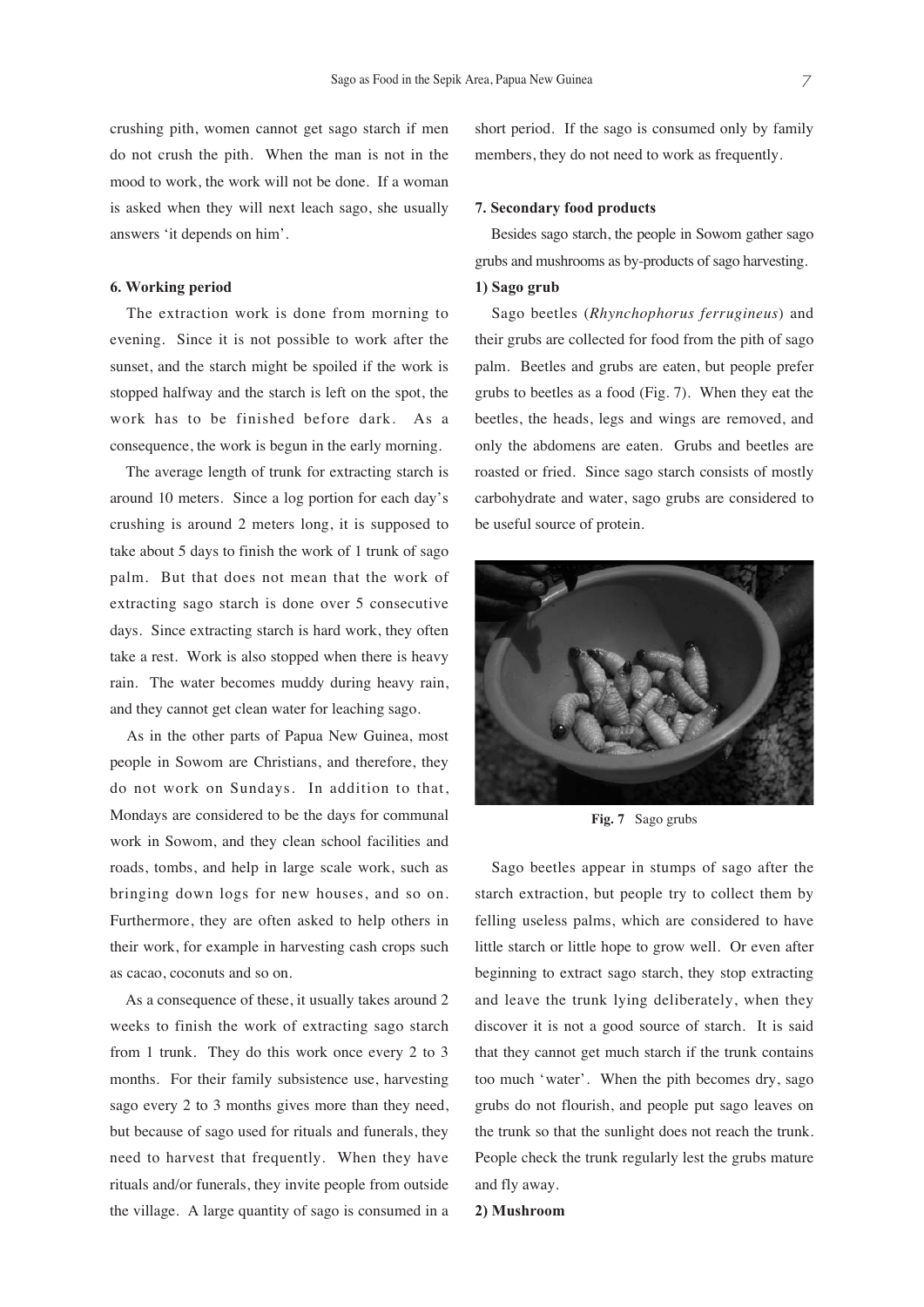A type of mushroom (*Volvariella volvacae*) grows on the pith discarded after the extraction work. Some of them become more than 10 cm tall (Fig. 8). Nevertheless, the people do not try to harvest the mushroom deliberately, probably because they do not care for their taste. Each sago trunk left for growing sago grubs is claimed individually and it is prohibited to take sago grubs from someone else's trunk. But as for mushrooms, they can be harvested freely by anyone who finds them. This is partly because it is hard to predict where and when they will grow and be ready to eat, and partly because the people do not like the taste very much.



**Fig. 8** Mushroom grown on sago palm

## **8. Cooking Method of Sago**

It is reported that traditionally there are three main ways of cooking sago. They are sago jelly, fried sago cakes and baked sago in bamboo sections (May 1984:54). In the case of Sowom, there are four major ways to cook sago: sago jelly, fried sago, sago soup and steamed sago.

## **1) Sago jelly**

In Sowom, sago jelly is the primary method of cooking sago, and it is called *kwine* in their vernacular language. First, the sago flour is taken from the storage vessel, and is put in a large pot or pan. Then, hot water is added to the flour. They say that if the water is too hot at this time, starch coagulates rapidly, and not equally. When the starch finally dissolves, impurities and fibers are removed with a sieve made of coconut fiber. Then, boiling water is added to the

starch in one stroke. The added amount of boiling water determines the state of sago jelly produced. If the quantity of water is too small, the jelly becomes hard, whereas the jelly stays soft, if the water amount is just right.

The jelly is taken from the pot using two sticks. By using these sticks, the people make dumplings, which are 6 to 7 cm in diameter. The dumplings are served on the leaves of *Heliconia* spp. Usually 5 to 7 pieces of dumplings are served for an adult (Fig. 9). This method of cooking is quite common in the lowland of Papua New Guinea, but the size of the dumplings differs from place to place. In the case of Sandaun Province, the diameter is 3 to 4 cm, and they serve a larger number of dumplings, usually around 10 pieces for a portion.



**Fig. 9** Sago Jelly

The color of the jelly varies from pinkish white to brown. The color depends on the water used in leaching.

## **2) Fried sago**

The second way of cooking sago is by frying. After drying sago starch, it is fried in a pan. The sago starch kept in storage vessel is wet, and is difficult to fry. Therefore, a certain amount of sago is taken out of storage, and is dried for several days before cooking.

It is believed that this cooking method is fairly new, since not every household has a frying pan for the cooking. It is believed that this method originated in Sandaun Province. It is said that a woman who married into Sowom from Aitape in Sandaun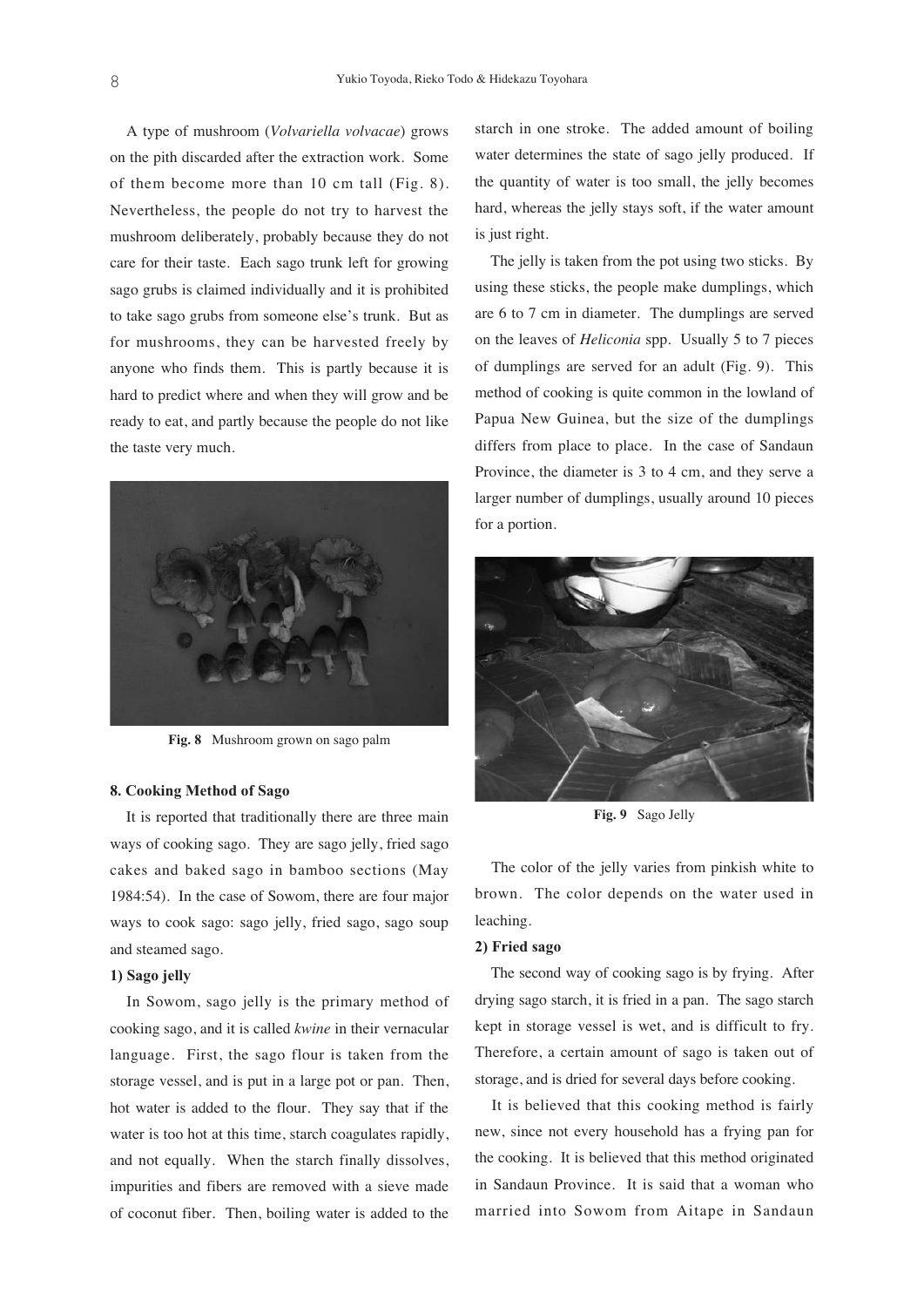Province introduced this cooking technique. Most of the households in Aitape are said to have a special frying pan for this cooking.

While sago jelly is a staple diet, fried sago is considered to be a kind of snack. Even when they stave their hunger by eating fried sago, they usually eat sago jelly after that, saying that sago jelly is a 'true' meal for them and that fried sago is not.

## **3) Sago soup**

Another way of cooking sago is making soup from sago together with bananas and coconut milk. The vernacular term for this cooking method is *bouisii*. Bananas must be fully ripe, and this soup is considered to be a sort of sweet because of sugar in the bananas and coconuts. It is said that this soup is good for health when it is rainy and cool, because it makes the body hot. Sometimes the leaves of *tulip* (*Gnetum gnemon*) are used instead of bananas, and in that case, it is said that the taste is bitter rather than sweet.

#### **4) Steamed sago**

*Erbergu* is a method of steaming sago together with bananas and coconut milk. Sago, bananas and coconut milk are wrapped up with leaves of *Heliconia* spp., and steamed on a charcoal fire or under hot stones for one or two hours. The Sowom people prefer these two cooking methods, sago soup and steamed sago, saying that they love its tastes and stickiness.

## **9. Side dishes**

Sago jelly is usually eaten with some side dishes. These are mostly greens, vegetables, and fish. The side dishes are often boiled with coconut milk, made from copra. Since Sowom village is located on the coast, coconuts are easily obtained and this is the most popular side dish with sago jelly. Sometimes coconut water is used instead of coconut milk, but they consider it to be an emergency measure and do not enjoy eating it. Even fried sago is not considered to be the main food. Peoples say 'we do not feel full if we do not eat sago jelly'.

## **10. Sago as food in Sowom**

In order to investigate the status of sago as food,

dietary habits were investigated among 21 households from 21 September to 21 October, 1999 by administering a questionnaire, and conducting interviews. The valid data amounted to 283 household-days.

Sowom people tend to eat any time they have food, especially during the daytime. It is difficult, therefore, to determine the frequency of their meals. In this research, only those meals cooked and eaten at home were counted. Quite often, they are given food when they visit others, and the frequency of meals would be actually higher than that shown in Table 3.

**Table 3.** Kinds of food cunsumed in each meal in Sowom\*

|                   | breakfast | lunch | supper | total |
|-------------------|-----------|-------|--------|-------|
| No. of valid data | 283       | 215   | 279    | 777   |
| sago              | 183       | 73    | 236    | 492   |
| bananas           | 110       | 106   | 48     | 264   |
| root crops**      | 46        | 38    | 22     | 106   |
| $rice***$         | 58        | 39    | 48     | 145   |

\*Multiple responses.

\*\*Root crops include taro, sweet potato, yam and cassava.

\*\*\*Rice is imported from Australia and sold at shops.

Breakfast was counted when eaten before going out to work, and supper after coming home. Lunch was counted when they ate during their work, and during the daytime when they did not go out because of heavy rain.

Among a total number of 777 meals, sago was eaten 492 times (63.3%). It is the most frequently consumed food as compared with the other kinds of food. Sago is mostly eaten as a breakfast meal  $(64.7\%)$  and as supper  $(84.6\%)$ . This is related to the fact that breakfast and supper are usually prepared by women, whereas lunch is sometimes cooked by men and children. Since sago is always prepared by women, when men or children feel hungry during the daytime, they cook something other than sago, such as bananas, yams or taros. Another factor related to sago being eaten almost always at supper is that they frequently have no side dish for sago jelly in the morning, even if they want to. It is the custom to prepare a side dish for sago jelly during the daytime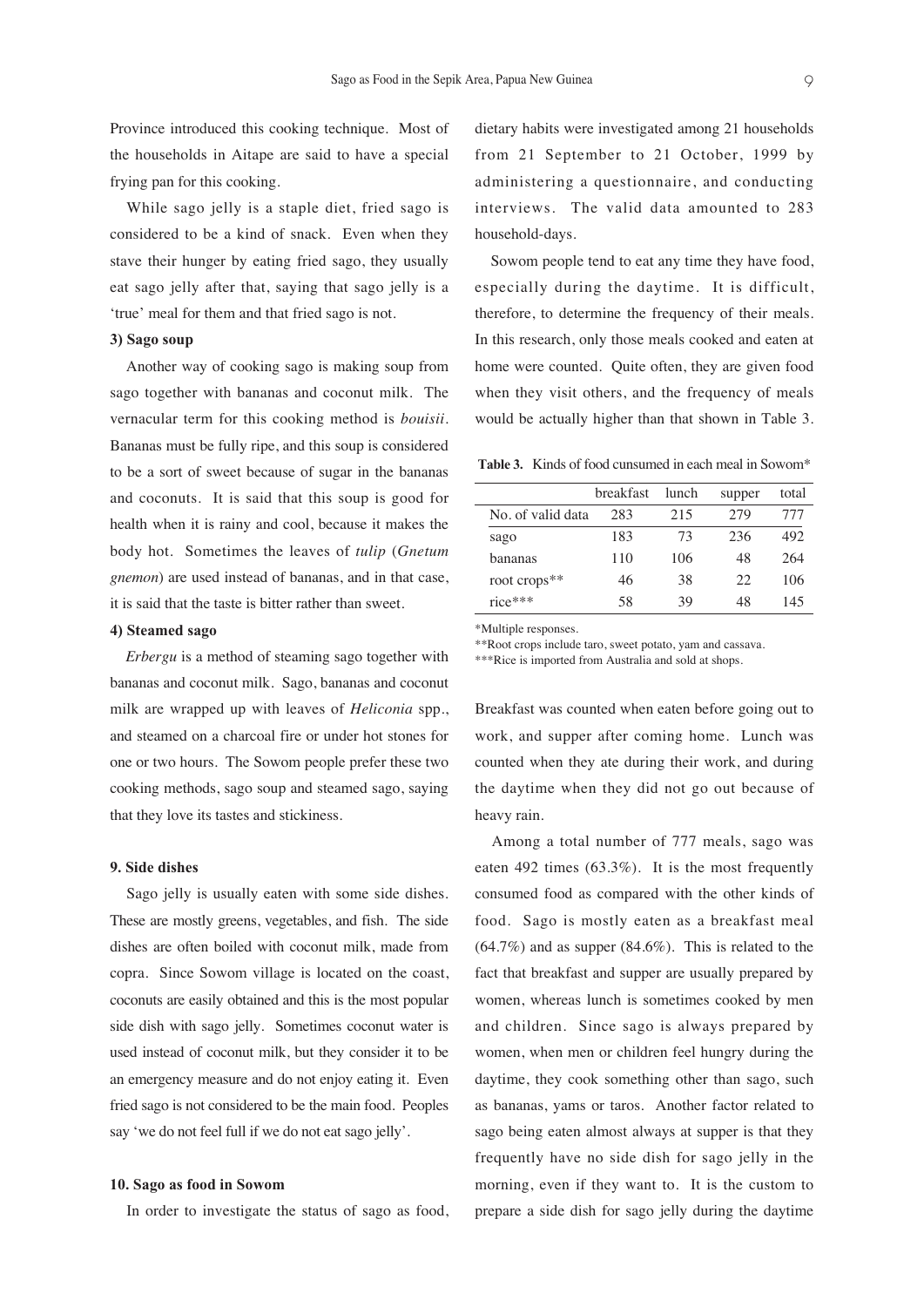by collecting green vegetables and/or catching fish, and consequently they have enough of a side dish for cooking sago jelly at supper.

Sago is eaten nearly two-thirds of the major meals, but its role as a staple food becomes much clearer when the frequency is measured on a daily basis. It is consumed almost every day, with the frequency of 97.2% (Table 4).

Table 4. Frequencies of food kinds consumed in Sowom\* (daily basis)

|                   | No. of days | per cent |
|-------------------|-------------|----------|
| No. of valid data | 283         |          |
| sago              | 275         | $97.2\%$ |
| bananas           | 191         | $67.5\%$ |
| root crops**      | 84          | 29.7%    |
| $rice***$         | 119         | $42.0\%$ |

\*Multiple responses.

\*\*Root crops include taro, sweet potato, yam and cassava.

\*\*\*Rice is imported from Australia and sold at shops.

Although the methods of cooking sago vary, not all of them are as commonly practiced. Among the four cooking techniques, sago jelly is by far the most common (Table 5).

**Table 5.** Frequencies of each cooking method of sago in Sowom

| Cooking method                  | No. of frequencies* |         |
|---------------------------------|---------------------|---------|
| sago jelly                      | 481                 | 96.2%   |
| fried sago                      |                     | $1.4\%$ |
| sago soup ( <i>bouisii</i> )    | 8                   | $1.6\%$ |
| steamed sago ( <i>erbergu</i> ) |                     | $0.8\%$ |
| total                           | 500                 |         |

\*The figures come from the numbers of Table 3. Total number is more than 492 of Table 3, since multiple kinds of sago are sometimes served once.

Research on the cooking practices was conducted from May to December; and during this period, the dry season, no seasonal changes were observed. There are no data available to ascertain whether there is any change of cooking practices between the rainy and dry seasons.

#### **11. Cooking and gender**

In Sowom, cooking is usually done by women. From infancy, girls tend to stay with older women in the family, usually their mother. They try to help elders in washing dishes, carrying water, collecting greens and cooking. By imitating their elders, they learn these tasks. But cooking sago jelly is considered to be difficult to learn, and it is believed that it would be a waste of sago if they let girls cook sago and they fail. The older women, therefore, teach young girls repeatedly how to cook sago jelly, beginning when the girls are around 10 years old. When the girls are around 15 years old, they learn how to cook sago jelly properly, and they also learn the other kinds of jobs women perform. Being able to cook sago jelly properly is considered to be the symbol of becoming an adult woman for Sowom girls.

## **12. Sago and social life**

In most areas of Papua New Guinea, the relatives of a prospective husband give property and valuables to the bride's relatives as a bride price. The components of the bride price vary from place to place, but usually money and pigs are paid. In and around Sowom, sago starch is paid as a bride price along with money and pigs. It is inferred that sago starch is considered to be emblematic of a meal, from the fact that it is given as part of the bride price.

Sago jelly is served on the occasion of weddings as a welcome to guests. In the case of funeral, each household prepares sago jelly and hosts the people coming from the other villages. If the deceased is young, it is expected that close relatives stay with in the family of the deceased for a certain period, usually 3 weeks. When the mourning period is over, the family of the deceased holds a party to express their thanks to the relatives and hosts them with a large quantity of sago jelly, equal to the amount from one palm.

The people in Sowom have a tradition of not eating sago jelly when a close relative dies. Usually, when a husband loses his wife, or a father loses his daughter, he stops eating what he likes best to show his grief. In the case of Sowom, sago jelly is a typical food and they usually choose sago as a sign of mourning. The duration of ceasing to eat sago jelly is up to the individual person, and it often continues for one year,